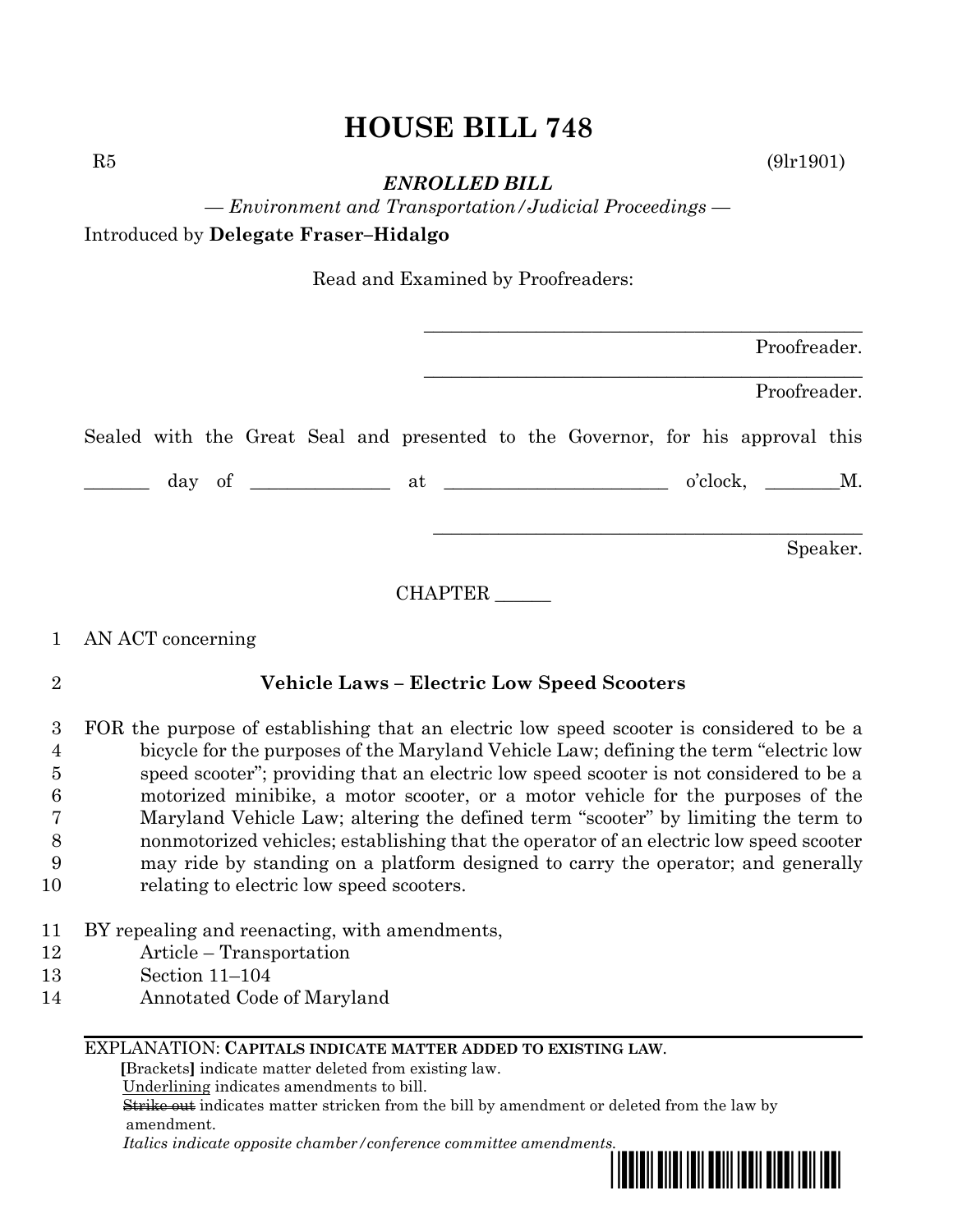## **HOUSE BILL 748**

| $\mathbf 1$<br>$\overline{2}$<br>3 | (2012 Replacement Volume and 2018 Supplement)<br>(As enacted by Chapter 294 Chapters 294 and 392 of the Acts of the General<br>Assembly of 2014)                                                                               |       |                                                                                                                                         |  |  |  |
|------------------------------------|--------------------------------------------------------------------------------------------------------------------------------------------------------------------------------------------------------------------------------|-------|-----------------------------------------------------------------------------------------------------------------------------------------|--|--|--|
| 4<br>5<br>6<br>7<br>8              | BY repealing and reenacting, with amendments,<br>Article – Transportation<br>Section 11-134.4(b), 11-134.5(b), 11-135(b), 11-154.1, and 21-1203<br>Annotated Code of Maryland<br>(2012 Replacement Volume and 2018 Supplement) |       |                                                                                                                                         |  |  |  |
| 9<br>10<br>11<br>12<br>13          | BY adding to<br>Article – Transportation<br>Section 11-117.2<br>Annotated Code of Maryland<br>(2012 Replacement Volume and 2018 Supplement)                                                                                    |       |                                                                                                                                         |  |  |  |
| 14<br>15<br>16<br>17<br>18         | Article – Transportation<br>Annotated Code of Maryland                                                                                                                                                                         |       | BY repealing and reenacting, without amendments,<br>Section 21-1202 and $25-102(a)(8)$<br>(2012 Replacement Volume and 2018 Supplement) |  |  |  |
| 19<br>$20\,$                       | SECTION 1. BE IT ENACTED BY THE GENERAL ASSEMBLY OF MARYLAND,<br>That the Laws of Maryland read as follows:                                                                                                                    |       |                                                                                                                                         |  |  |  |
| 21                                 |                                                                                                                                                                                                                                |       | <b>Article - Transportation</b>                                                                                                         |  |  |  |
| 22                                 | $11 - 104.$                                                                                                                                                                                                                    |       |                                                                                                                                         |  |  |  |
| $23\,$                             | "Bicycle" means:                                                                                                                                                                                                               |       |                                                                                                                                         |  |  |  |
| 24                                 | (1)                                                                                                                                                                                                                            |       | A vehicle that:                                                                                                                         |  |  |  |
| 25                                 |                                                                                                                                                                                                                                | (i)   | Is designed to be operated by human power;                                                                                              |  |  |  |
| 26<br>$27\,$                       | diameter; and                                                                                                                                                                                                                  | (ii)  | Has two or three wheels, of which one is more than 14 inches in                                                                         |  |  |  |
| 28<br>29                           | a drive wheel;                                                                                                                                                                                                                 | (iii) | Has a drive mechanism other than by pedals directly attached to                                                                         |  |  |  |
| 30                                 | (2)                                                                                                                                                                                                                            |       | An electric bicycle; [or]                                                                                                               |  |  |  |
| 31                                 | (3)                                                                                                                                                                                                                            |       | A moped; OR                                                                                                                             |  |  |  |
| 32                                 | (4)                                                                                                                                                                                                                            |       | AN ELECTRIC LOW SPEED SCOOTER.                                                                                                          |  |  |  |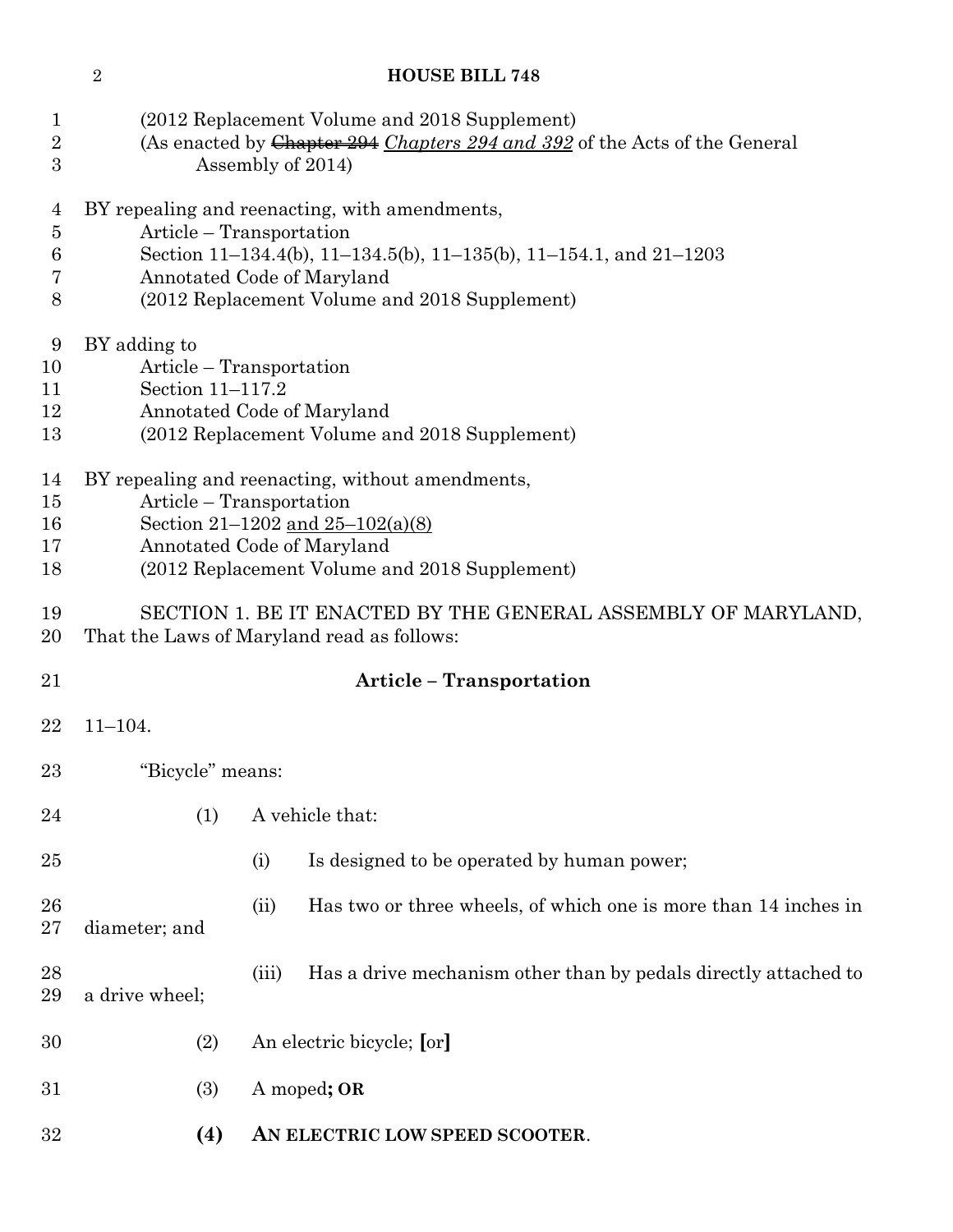| $\mathbf{1}$        | $11 - 117.2.$        |     |                                                                                                                                   |
|---------------------|----------------------|-----|-----------------------------------------------------------------------------------------------------------------------------------|
| $\overline{2}$      | (A)                  |     | "ELECTRIC LOW SPEED SCOOTER" MEANS A VEHICLE THAT:                                                                                |
| 3                   |                      | (1) | IS DESIGNED TO TRANSPORT ONLY THE OPERATOR;                                                                                       |
| 4                   |                      | (2) | <b>WEIGHS LESS THAN 100 POUNDS;</b>                                                                                               |
| $\overline{5}$<br>6 |                      | (3) | HAS SINGLE WHEELS IN TANDEM OR A COMBINATION OF ONE OR<br>TWO WHEELS AT THE FRONT AND REAR OF THE VEHICLE;                        |
| 7<br>8              |                      | (4) | IS EQUIPPED WITH HANDLEBARS AND A PLATFORM DESIGNED TO<br>BE STOOD ON WHILE RIDING;                                               |
| 9<br>10             | POWER; AND           | (5) | IS SOLELY POWERED BY AN ELECTRIC MOTOR AND HUMAN                                                                                  |
| 11<br>12            |                      | (6) | IS CAPABLE OF OPERATING AT A SPEED OF UP TO 25 20 MILES PER<br>HOUR ON A SMOOTH LEVEL SURFACE BY AN OPERATOR WEIGHING 175 POUNDS. |
| 13                  | (B)                  |     | "ELECTRIC LOW SPEED SCOOTER" DOES NOT INCLUDE:                                                                                    |
| 14                  |                      | (1) | AN ELECTRIC PERSONAL ASSISTIVE MOBILITY DEVICE; OR                                                                                |
| 15<br>16            | DISABLED INDIVIDUAL. | (2) | AN ELECTRIC WHEELCHAIR OR OTHER MOBILITY AID USED BY A                                                                            |
| 17                  | $11 - 134.4.$        |     |                                                                                                                                   |
| 18                  | (b)                  |     | "Motorized minibike" does not include:                                                                                            |
| 19                  |                      | (1) | A motor scooter;                                                                                                                  |
| 20                  |                      | (2) | A moped;                                                                                                                          |
| 21                  |                      | (3) | A farm tractor; [or]                                                                                                              |
| 22                  |                      | (4) | An electric bicycle; OR                                                                                                           |
| 23                  |                      | (5) | AN ELECTRIC LOW SPEED SCOOTER.                                                                                                    |
| 24                  | $11 - 134.5.$        |     |                                                                                                                                   |
| 25                  | (b)                  |     | "Motor scooter" does not include [a]:                                                                                             |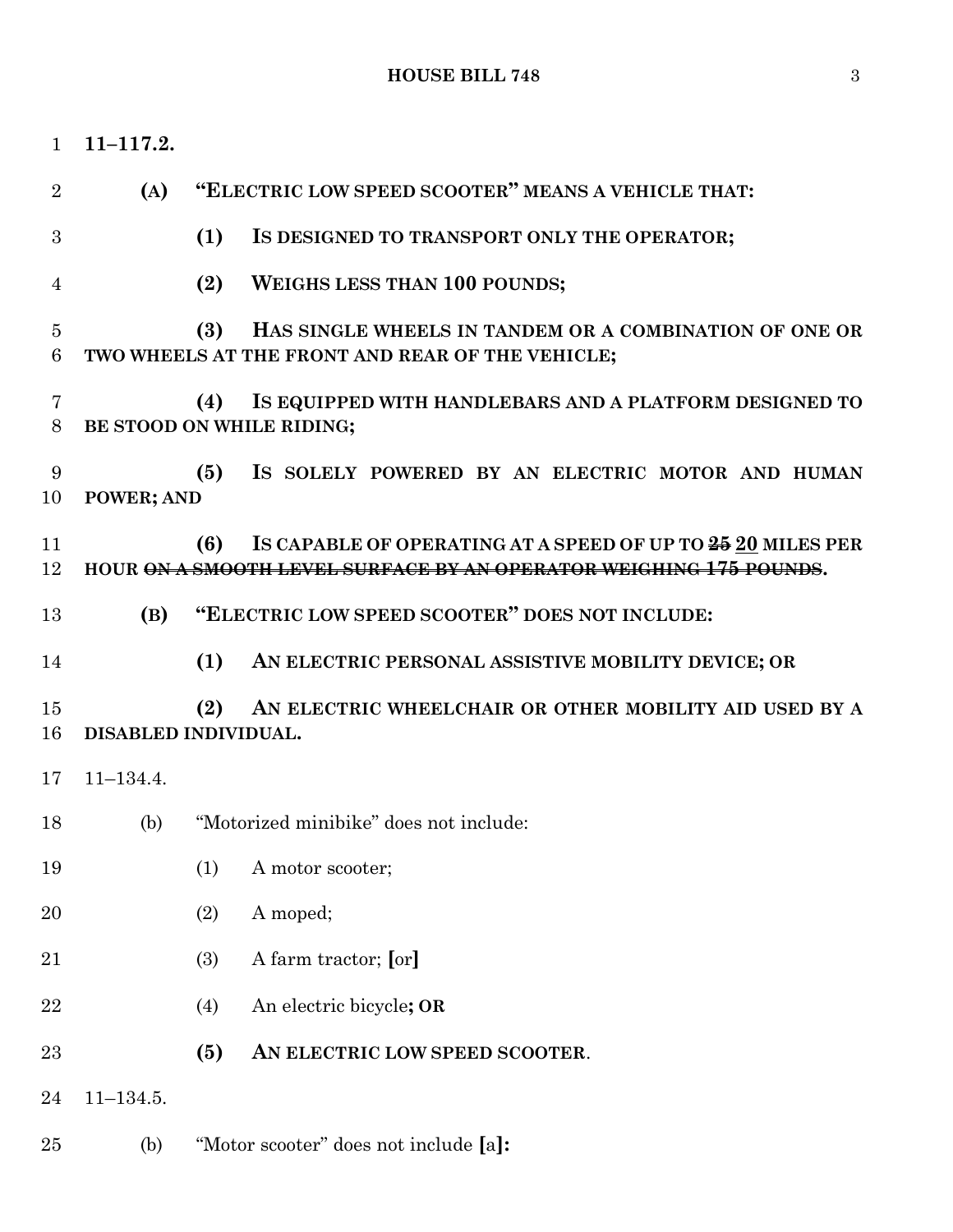**(1) AN ELECTRIC LOW SPEED SCOOTER; OR (2) A** vehicle that has been manufactured for off–road use, including a motorcycle and an all–terrain vehicle. 11–135. (b) "Motor vehicle" does not include: 6 (1) A moped, as defined in  $\S 11-134.1$  of this subtitle; (2) A motor scooter, as defined in § 11–134.5 of this subtitle; **[**or**]** (3) An electric bicycle, as defined in § 11–117.1 of this subtitle**; OR (4) AN ELECTRIC LOW SPEED SCOOTER, AS DEFINED IN § 11–117.2 OF THIS SUBTITLE**. 11–154.1. "Scooter" means a two–wheeled **NONMOTORIZED** vehicle that: (1) Has handlebars; and (2) Is designed to be stood on by the operator. 21–1202. (a) Every person operating a bicycle or a motor scooter in a public bicycle area has all the rights granted to and is subject to all the duties required of the driver of a vehicle by this title, including the duties set forth in § 21–504 of this title, except: (1) As otherwise provided in this subtitle; and (2) For those provisions of this title that by their very nature cannot apply. (b) (1) Subject to paragraphs (2) and (3) of this subsection, a person has the rights and is subject to the restrictions applicable to pedestrians under this title while the person is lawfully operating a bicycle, play vehicle, or unicycle: (i) On a sidewalk or sidewalk area; or 25 (ii) In or through a crosswalk.

**HOUSE BILL 748**